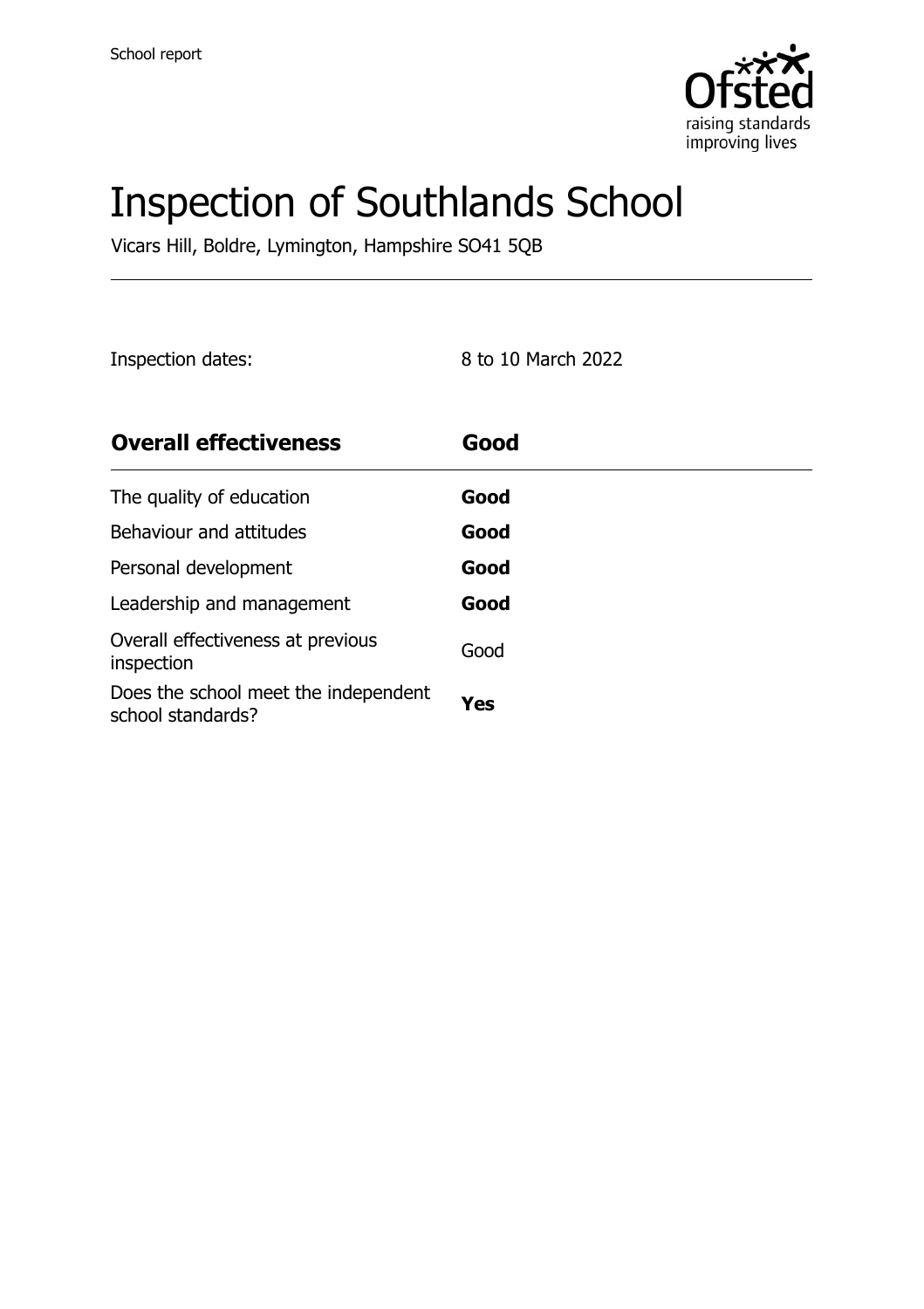

#### **What is it like to attend this school?**

Coming to Southlands makes a positive difference to pupils and their learning. Pupils are kept safe by adults who know them well and want the best for them. Over time, pupils grow in confidence and re-engage with formal education. This opens the door for them to achieve their academic potential and move on to future success in education, employment or training. Leaders are uncompromising in exploring options that will help pupils to thrive, now and in the future.

There is a real sense of community at this school. Relationships between adults and pupils are noticeably positive. Adults adapt their approach successfully in response to pupils' different and changing needs and vulnerabilities. Pupils trust adults to help them. Consequently, this school is a happy place for pupils to be. Interactions between pupils are, on the whole, positive. When things go wrong, adults skilfully help pupils to resolve their difficulties and focus back on their work. This helps pupils to make the most of their education.

#### **What does the school do well and what does it need to do better?**

Leaders recognise that pupils have the potential to do well academically. They know this will only happen if they put the right support in place. Leaders plan their curriculum with this firmly in mind.

Pupils at Southlands experience a broad curriculum, just as they would at a mainstream school. They learn a wide range of subjects that help them learn about the world around them. Pupils work towards achieving relevant qualifications, including GCSEs and A levels where appropriate. Formal learning is balanced carefully with supporting pupils' social and emotional development. Therapy and care staff contribute usefully to this work. This balance of academic and personal learning supports pupils in moving towards suitably ambitious future goals.

Staff are knowledgeable, both about the subjects and pupils that they teach. They adapt their planning and teaching carefully as they go, addressing gaps in pupils' prior learning as they emerge. Staff provide pupils with an environment where they feel safe to learn. As a result, the atmosphere around the school is typically calm and nurturing.

Recently, leaders have begun changing how the information on pupils' education, health and care plans is shared with staff, making longer-term learning priorities easier to identify. This is beginning to increase the rigour with which pupils' progress towards achieving their targets is checked.

Some younger pupils are in the early stages of learning to read. Appropriate arrangements are in place to help these pupils learn their letters and sounds in a systematic way. Sometimes, teaching is not precise enough to move pupils on as quickly as they need to. Nevertheless, pupils are developing an enjoyment for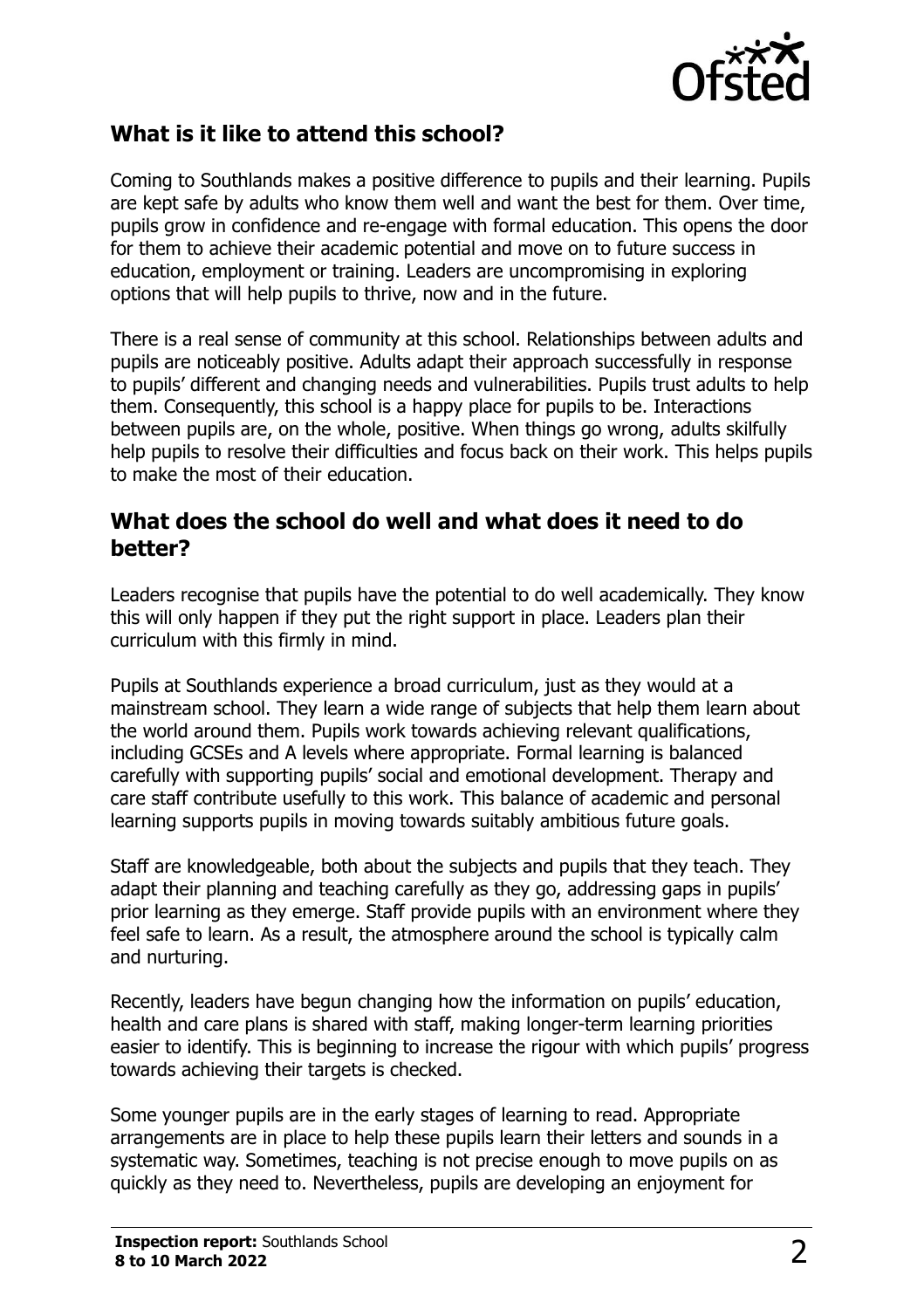

reading, through sharing stories with their teachers. This is helping them begin to persevere with practising reading on their own.

The curriculum prepares secondary-aged pupils well for the future. For pupils in key stages 4 and 5, courses at local colleges complement the subjects they learn at school. Leaders' excellent support enables pupils to engage successfully with their college placements, fuelling their interests and aspirations. Consequently, pupils develop confidence and social skills that equip them well for the future. Over time, they become increasingly independent about going to college.

Pupils' personal development is central to learning at Southlands. Staff gently prompt pupils towards considering the impact of their choices and actions, showing them how to engage respectfully with others. They help pupils to learn about social and moral issues, engaging with relevant news stories, such as around the conflict in Ukraine. The planned programme for personal, social and health education (PSHE) covers a broad range of relevant and required learning, including around relationships and sex education. Careers education is structured carefully, helping pupils to identify their personal strengths and future opportunities in education, employment or training.

Pupils contribute to the life of the school and their local community. Where appropriate, they engage with deliberately planned work experience, either at school or with local businesses. Leaders widen pupils' social and cultural experiences, for example via a virtual visit to Bournemouth Crown Court and a theme day to celebrate Diwali. Through engaging with fundraising events, such as the Christmas shoebox appeal, pupils learn about the importance of helping those less fortunate than themselves.

Leaders know their school well. They understand what is working well and where there is potential for improvement. Since taking up their posts, they have begun improving systems and processes and have appropriate plans for future development. However, staff personnel changes and absence, partly linked to the COVID-19 pandemic, have been challenging to manage. Staff reflect this in their mixed views about the school, particularly around workload. Leaders are relatively early in their work to develop leadership capacity beyond the senior team.

The proprietor body is suitably connected with the school and its work. It makes sure that the independent school standards are met consistently. It provides useful support for school senior leaders and access to wider expertise within the Cambian Group.

# **Safeguarding**

The arrangements for safeguarding are effective.

Knowing pupils well helps staff to be vigilant about potential risks to their safety and well-being. Recent rigorous training has equipped staff with relevant knowledge and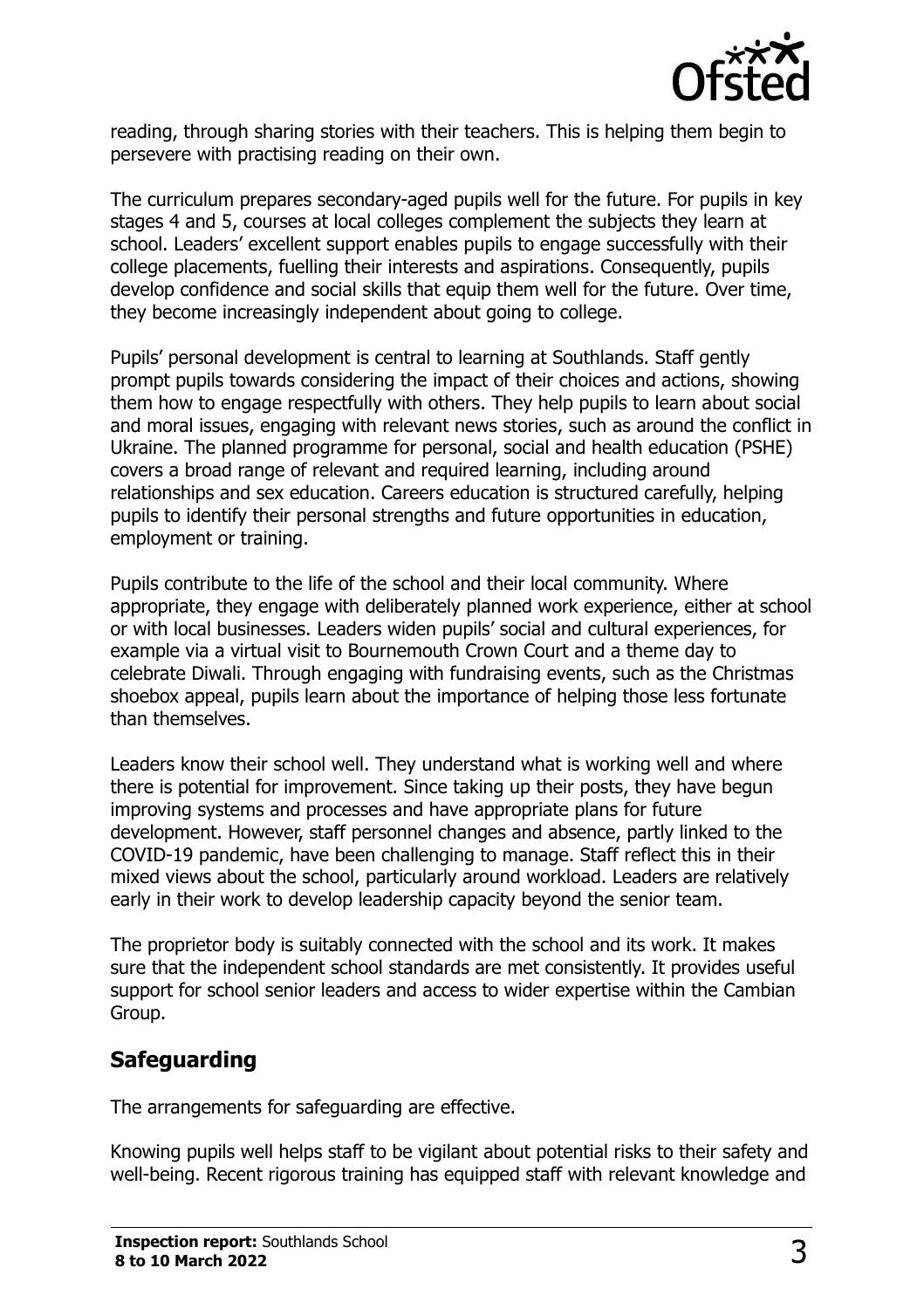

expertise about their safeguarding duties. This ensures a strong safeguarding culture in the school.

Staff report concerns promptly, keeping appropriate and timely records. They understand the need to report seemingly minor worries, in case they are part of a bigger picture of concern. Leaders keep careful oversight of emerging issues, seeking advice from relevant experts where helpful. This enables them to put support quickly into place for pupils and families who might need it.

# **What does the school need to do to improve?**

### **(Information for the school and proprietor)**

- An appropriate phonics teaching programme is in place for those pupils who need it. However, teaching does not always link precisely enough to the letters and sounds that adults know pupils need to learn next. Consequently, pupils are not catching up as quickly as they could. Leaders should ensure that phonics teaching takes more careful account of the letters and sounds that pupils need to learn next, so that they can more quickly become accurate and fluent decoders.
- The school's wider leadership is in the early stages of development. As a result, capacity to consolidate and build on recent improvements to the school is emerging but relatively limited. Leaders should ensure that current work to develop the school's leadership structures and staff expertise is completed promptly, to have a positive impact on the school's effectiveness.

# **How can I feed back my views?**

You can use [Ofsted Parent View](http://parentview.ofsted.gov.uk/) to give Ofsted your opinion on your child's school, or to find out what other parents and carers think. We use information from Ofsted Parent View when deciding which schools to inspect, when to inspect them and as part of their inspection.

The Department for Education has further quidance on how to complain about a school.

If you are the provider and you are not happy with the inspection or the report, you can [complain to Ofsted.](http://www.gov.uk/complain-ofsted-report)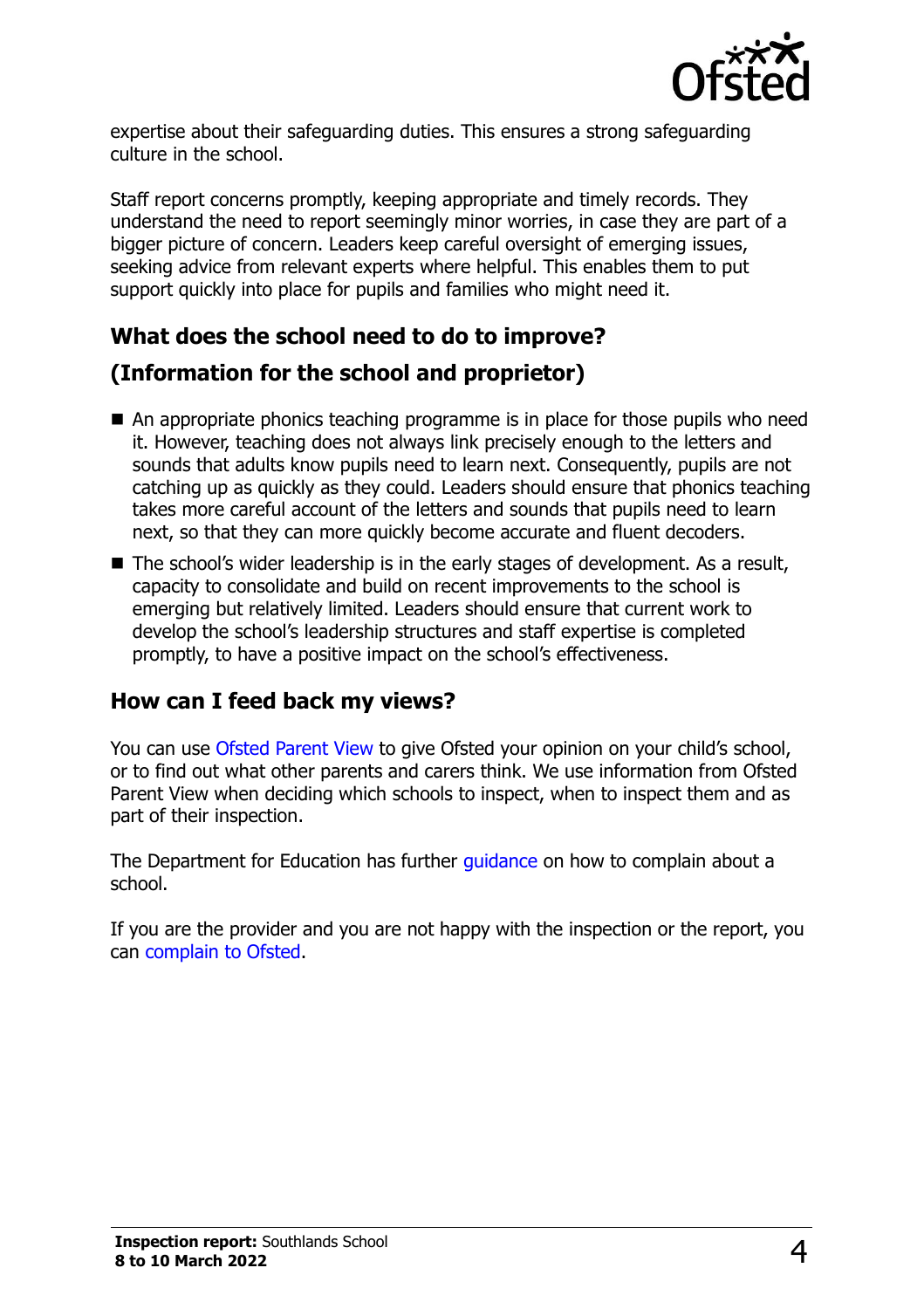

# **School details**

| Unique reference number             | 116564                                                                                                    |
|-------------------------------------|-----------------------------------------------------------------------------------------------------------|
| <b>DfE registration number</b>      | 850/6030                                                                                                  |
| <b>Local authority</b>              | Hampshire                                                                                                 |
| <b>Inspection number</b>            | 10214703                                                                                                  |
| <b>Type of school</b>               | Other Independent Special School                                                                          |
| <b>School category</b>              | Independent school                                                                                        |
| Age range of pupils                 | 7 to 19                                                                                                   |
| <b>Gender of pupils</b>             | Mixed                                                                                                     |
| Number of pupils on the school roll | 36                                                                                                        |
| <b>Number of part-time pupils</b>   | <b>None</b>                                                                                               |
| <b>Proprietor</b>                   | Cambian Asperger Syndrome Services<br>Limited                                                             |
| <b>Chair</b>                        | Faroug Sheikh                                                                                             |
| <b>Headteacher</b>                  | Alison Priddle (Principal)<br>Mark Gilbert (Head of Education)                                            |
| <b>Annual fees (day pupils)</b>     | £83,319                                                                                                   |
| <b>Telephone number</b>             | 01590 675 350                                                                                             |
| <b>Website</b>                      | https://www.cambiangroup.com/specialist<br>-education/our-schools/asperger-<br>schools/southlands-school/ |
| <b>Email address</b>                | Southlands.Admin@cambiangroup.com                                                                         |
| Date of previous inspection         | 5 to 7 November 2019                                                                                      |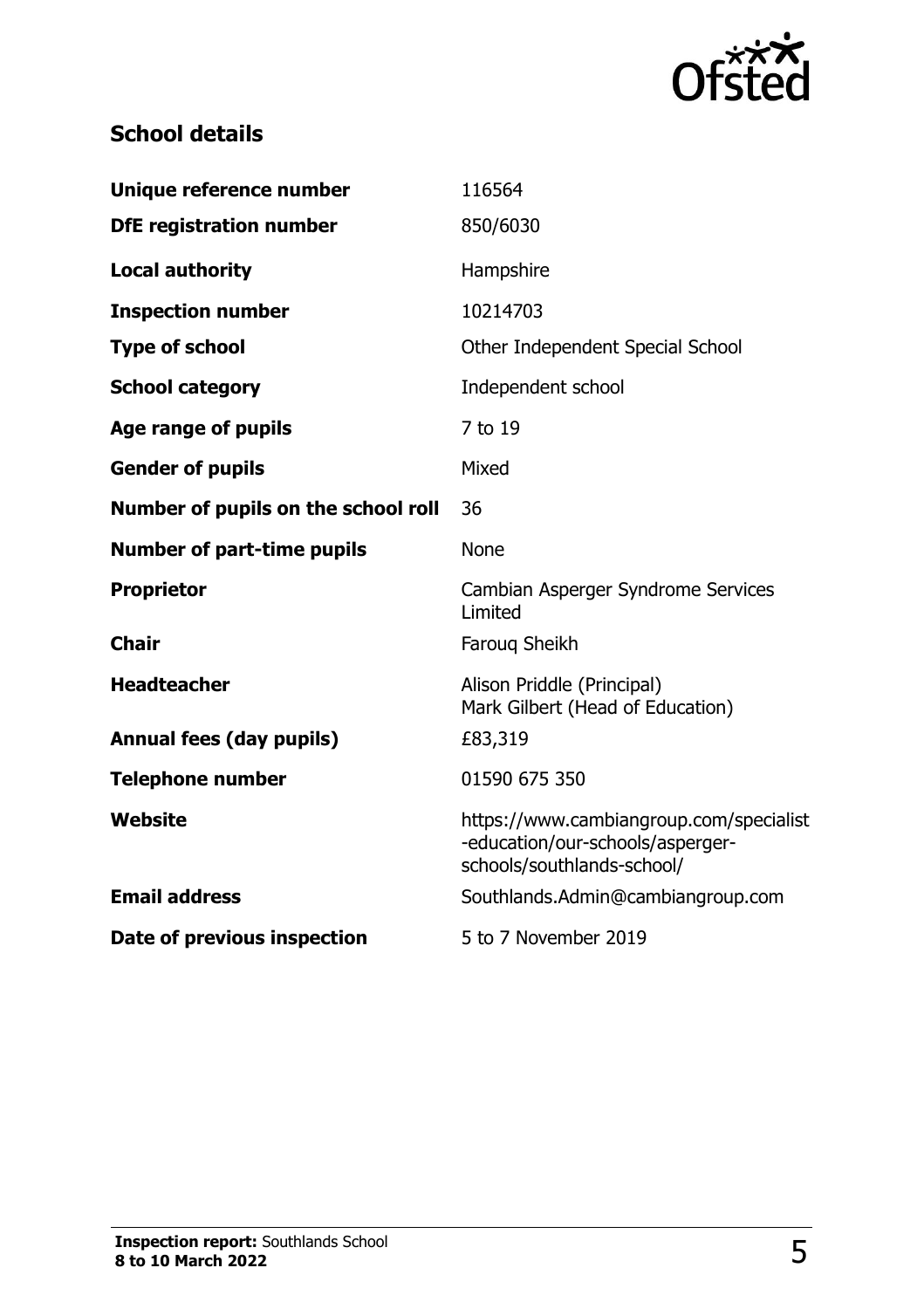

#### **Information about this school**

- Since the last inspection, there have been changes to the leadership of the school. The principal took up her post in April 2021. The head of education joined the school in November 2020. A number of other teachers and support staff are new to the school.
- All pupils at the school have a primary diagnosis of autism spectrum disorder. Many have been absent from school for a substantial period of time before coming to Southlands. All pupils have an education, health and care plan. Most have their place at the school funded by a local authority. Just under half of the pupils live in children's homes run by the Cambian Group, which owns the school.
- The school operates from a single site in a rural setting in the New Forest. As well as general and specialist classrooms, pupils have access to extensive grounds.
- Pupils range in age from seven to 19 years. There are currently four pupils in the school who are aged between 16 and 19.
- Some pupils attend alternative provision for part of their education. Three of these providers – Brockenhurst College, Totton College and SETA – are registered with and inspected by Ofsted. The other two – RDA and South Downs Equine Therapy – are not registered with Ofsted.
- The school is owned and run by Cambian Asperger Syndrome Services Limited, part of the Cambian group, which is a subsidiary of CareTech. CareTech provides specialist services for adults and children with complex needs. The Cambian Group provides specialist education and residential care for approximately 2000 children and young people across the country. It has responsibility for a large number of schools and care settings, including children's homes.

#### **Information about this inspection**

Inspectors carried out this inspection under section 109(1) and (2) of the Education and Skills Act 2008. The purpose of the inspection is to advise the Secretary of State for Education about the school's suitability for continued registration as an independent school.

The school meets the independent school standards. These are the requirements set out in the schedule to the Education (Independent School Standards) Regulations 2014.

This was the first routine inspection the school received since the COVID-19 pandemic began. Inspectors discussed the impact of the pandemic with school leaders and have taken that into account in their evaluation of the school.

- This inspection was brought forward in the inspection cycle, at the request of the Department for Education (DfE). This was as a result of complaints received by the DfE about the school.
- Inspectors met with the principal, the head of education, and with a range of teachers and other adults employed by the school. The lead inspector also spoke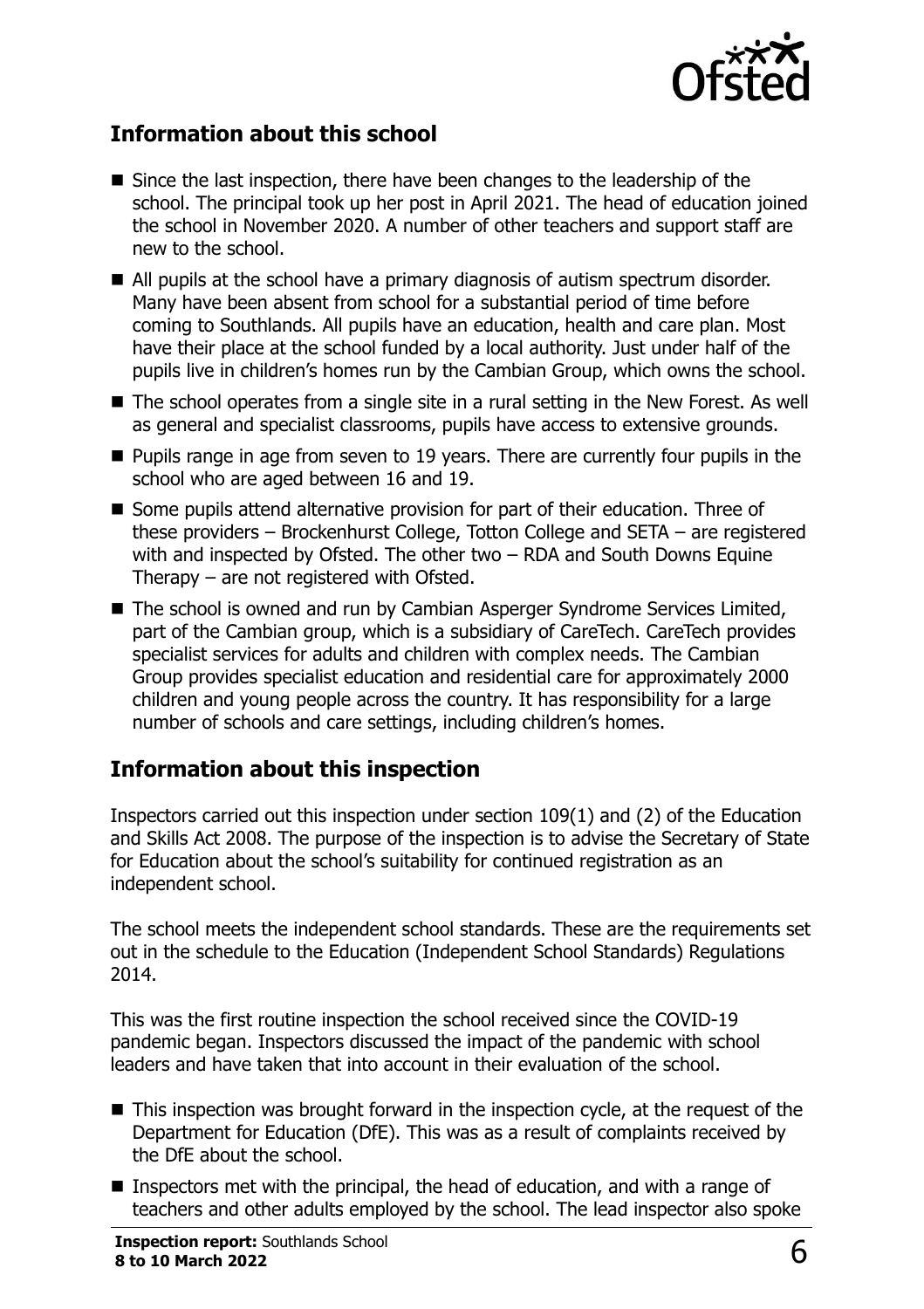

with two representatives of governance and with the parent of a pupil who attends the school.

- Inspectors carried out deep dives into reading, mathematics, computing and PSHE. This involved meeting with relevant leaders, visiting lessons where possible, looking at subject planning and talking to teachers. Inspectors also looked at examples of pupils' work and, where appropriate, talked to them during visits to lessons.
- The school's safeguarding arrangements were scrutinised as part of this inspection. Inspectors reviewed the school's central record of recruitment checks on adults working at the school. They spoke with the designated safeguarding lead and with other adults who have oversight of safeguarding arrangements. Inspectors also looked at examples of records kept about reported safeguarding concerns and spoke to staff about the training they had received.
- The lead inspector toured the site with school leaders, to check compliance with the independent school standards for premises and accommodation.
- Inspectors considered a wide range of other evidence about the school's work. This included relevant policies and records, curriculum planning and information on the school's website.
- Inspectors took account of five responses to the Ofsted Parent View online questionnaire and 23 responses to the staff survey. Pupils were not asked to complete the pupil survey. Instead, inspectors spoke to pupils throughout the inspection, mostly when adults were present.

#### **Inspection team**

Kathryn Moles, lead inspector **Her Majesty's Inspector** 

Alan Johnson Ofsted Inspector